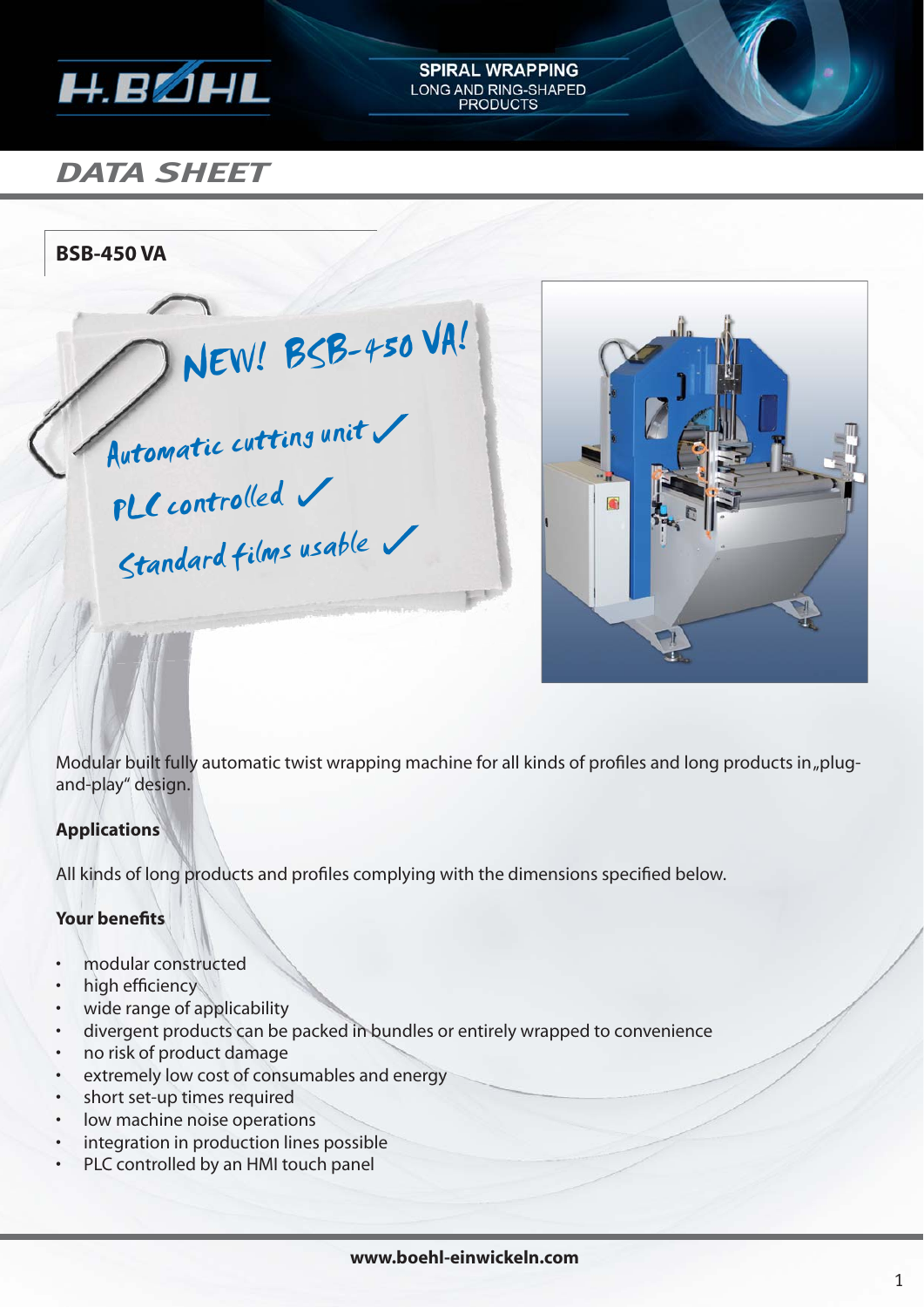

# **BSB-450 VA**

#### **Product dimensions**

Width: 20 – 400 mm Height: 20 – 250 mm Length: 600 mm to unlimited Maximum cross-section diagonal: 400 mm

#### **Wrapping/packaging materials**

PE stretch film, VCI stretch film, PE film, crepe paper, etc. Width: up to 125 mm Core section: 76 mm

#### **Technology**

- automatic clamping and cutting unit
- automatic product recognition
- automatic motor driven product advancement
- automatic product height detection
- flush-cut cutting unit for film and paper
- PLC controlled with touch panel (Schneider)
- driven run-in and run-out area
- pneumatic pinch and manual guide roller in the run-in and run-out area of the machine
- quick-change unit for wrapping material coils
- adjustable product advancement speed using a frequency converter
- continuously variable film tension/strain

#### **Specifi cations**

Dimensions (width x depth x height): 1,200 x 1,500 x 1,700 mm Weight: approx. 1,500 kg Max. speed: 20 m/min (frequency controlled) Control voltage: 24 VDC Line voltage: 400 V – 50 Hz, 3-phase Power consumption: approx. 2 kW Noise level: <79 dB

#### **Options**

- transport roll in a heavy duty version for higher maximum load
- electrically driven height adjustment of the wrapping unit
- triple height detection
- signal exchange
- wrapping film break and end of film roll alarm
- second material roll holding fixture
- carrier quide for short parts
- shift off and buffer function in the run-out area